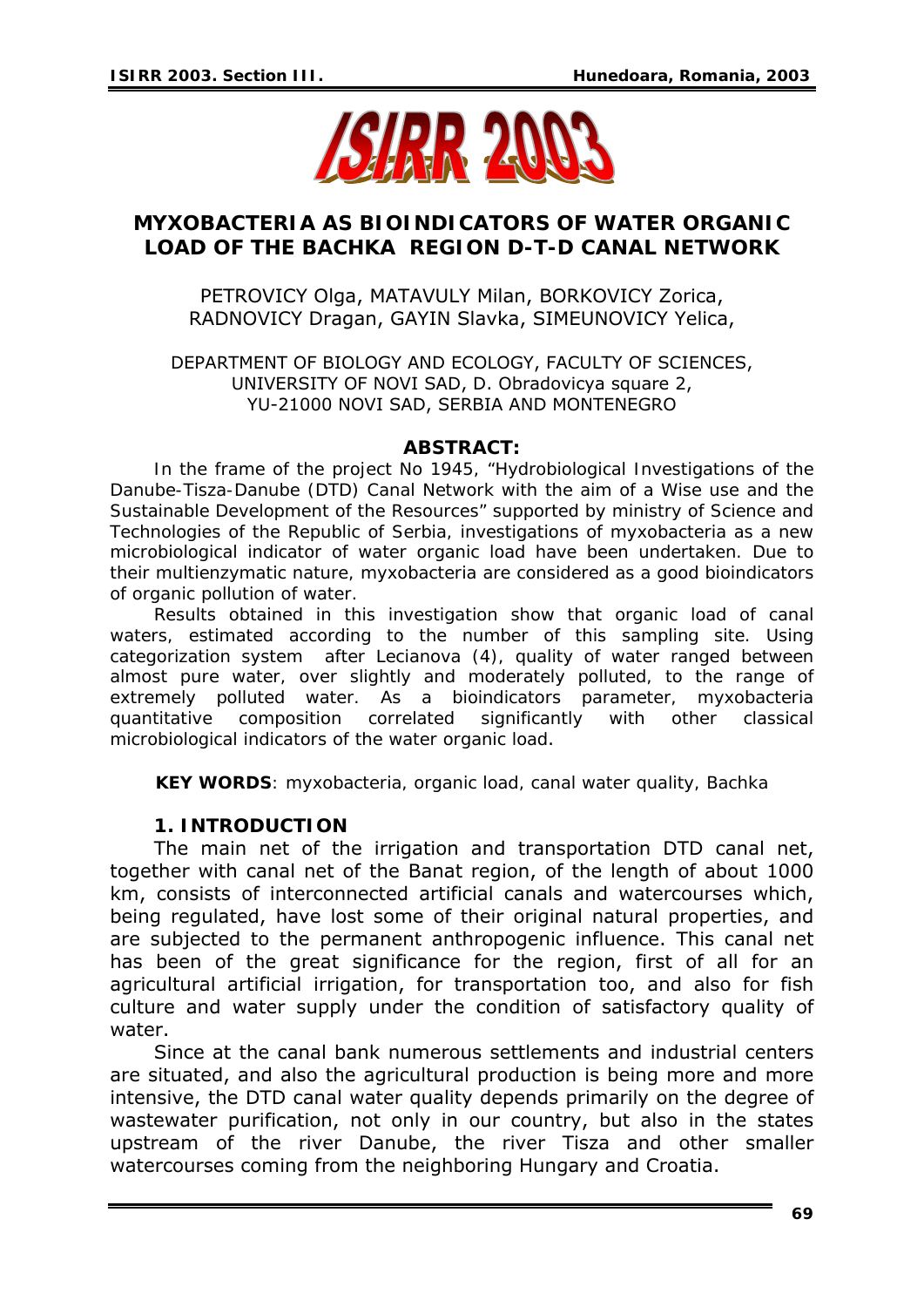Since during the last decade a condition of canal waters of the Vrbas-Srbobran section was very bad with a very low quality of water (1, 2, 5, 6, 10) the aim of our investigations was to determine a recent quality of water of the same object in order to compare the condition before and after measures undertaken for the protection and conservation of natural surface watercourses of DTD system and to campare with other canal waters.

The efficient water quality control consider today introduction new methods and parameters indicating the level and the nature of water contamination. One of the most exploited parameters today is the enumeration of organotrophic bacteria, indicating the presence of easy-todegrade organics and enabling the categorization of water into the classes of bonity (9). Also, myxobacteria, due to their multienzyme complexes, are considered as relevant and good indicators of the water organic load (3, 4, 7, 8, 11).

## **2. MATERIAL AND METHODS**

In the course of 2002, the samples of canal waters of the Bachka Region have been analyzed. Besides other microbiological analyses, quantitative composition of specific group of aerobic saprophytic bacteria has been determined champignon-agar (4, 9).

The estimation of water organic load has been done according to the scale adjusted for the surface freshwaters, after the same autor (4).

### **3. RESULTS AND DISCUSSION**

After publishing our results regarding investigation of Bezdan – Vrbas section of the DTD canal system (1,2,5,6) these investigations were continued at several sections of the Bachka canal network. Besides other microbiological analyses, the quantitative composition of mixobacteria, specific aerobic saprophytic group of bacteria, has been recorded. Also, heterogeneous quality of the same canal water sample reflects the dynamic of complexity of seasonal ecological factors.

Generally could be stated that, in the course of summer and autumn od 2002 June, August, and November) myxobacterea were found to be present in all samples of canal waters. At some localities dominated typical bacteriolytic forms, mainly with visible fruting bodies. In some other samples typical cellulolytic forms were abundant. Domination of different groups of myxobacteria in different samples was caused probably by specific complex conditions of specific locality.

The count of myxobacteria in investigated water samples fluctuated considerably too, depending on season as well as according to sample. In the most of cases, in allmost all of samples, the higher numerical values in the summer season (July) have been recorded.

Analyzing the mean values of the myxobacteria abundance in canal waters (Fig. 1) the differences in number of this group of bacteria could be noticed, indicating various quality of water. According to the Lecianova categorization (4), the water quality ranged from clean, over slightly and moderately polluted, to the exceptionally polluted waters. Out of 20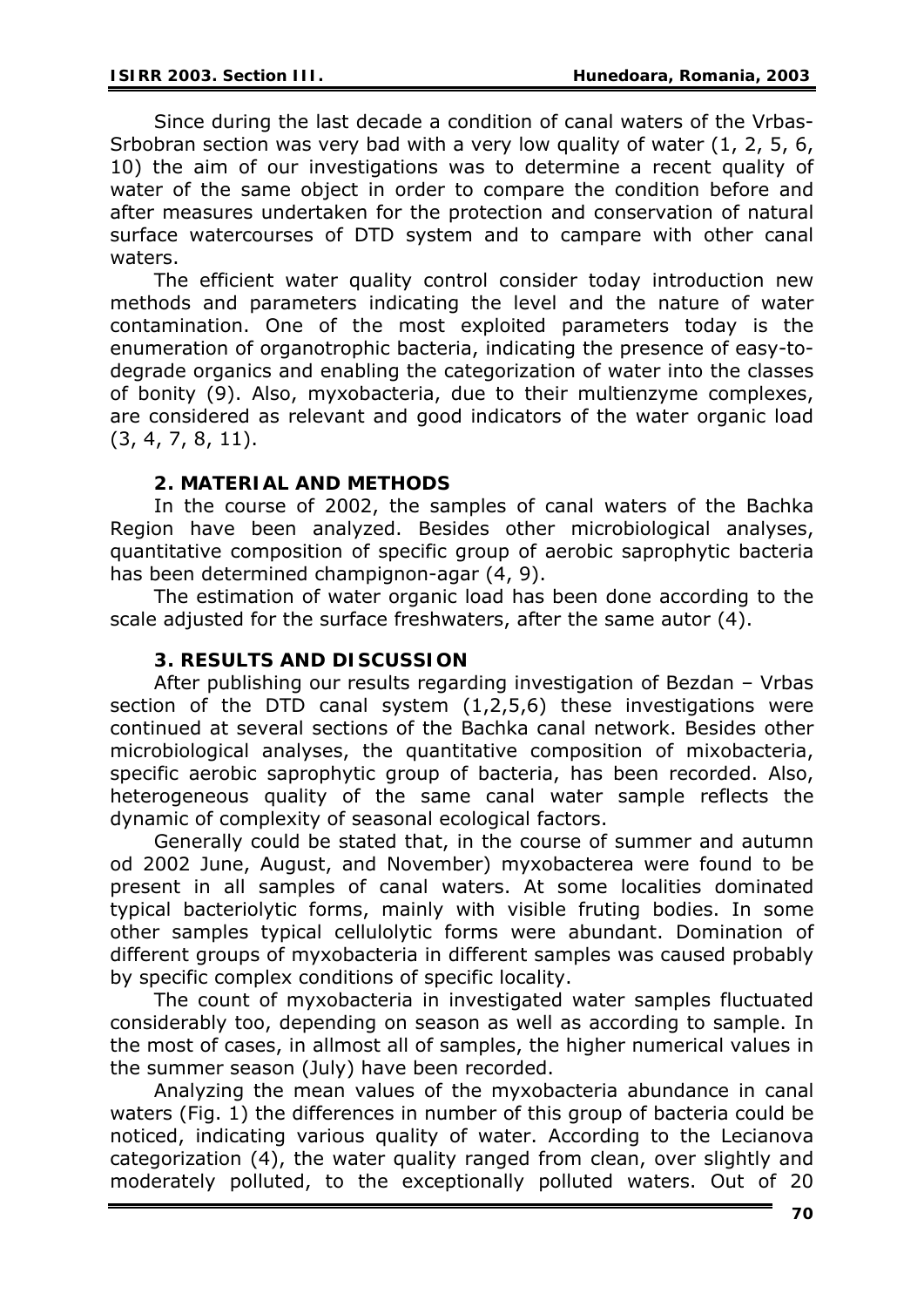samples, only three turned to have clean waters (sampling sites: Bachki Petrovac, Novi Sad – Kacyki most, and Vrbas, upstream of the industrial wastewater discharge). On the basis of the categorization after Lecianova (4), according to the myxobacteria abundance, the most of waters (10 out of 20 samples analyzed) of the Bachka Region canal waters belonged to the slightly polluted by organic matter (Criterion 10-30 CFU/cm<sup>3</sup>). Six others belonged to the moderately polluted (Criterion 30-60 CFU/cm<sup>3</sup>)



*Fig. 1. The myxobacteria abundance in canal waters (mean values)* 



*Fig. 2. Quantitative composition of myxobacteria, indicating water organic load upstream and downstream of wastewater discharge.* 

Unlike to these sampling sites, one sampling site was characterized with exceptionally polluted water. The high number of this group of bacteria, downstream of the Vrbas town wastewater discharge into canal as a recipient (Fig. 1), indicate the high organic load of this water, in comparison with the low organic load of the same water upstream of wastewater discharge (Fig. 2). Our earlier published results of investigation of impact of edible oil factory wastewater discharge revealed (10) dizasterous influence of industrial wastewaterson the canal recipient waters, with number of myxobacteria reaching enormous quantities of several thousands per cm<sup>3</sup>.